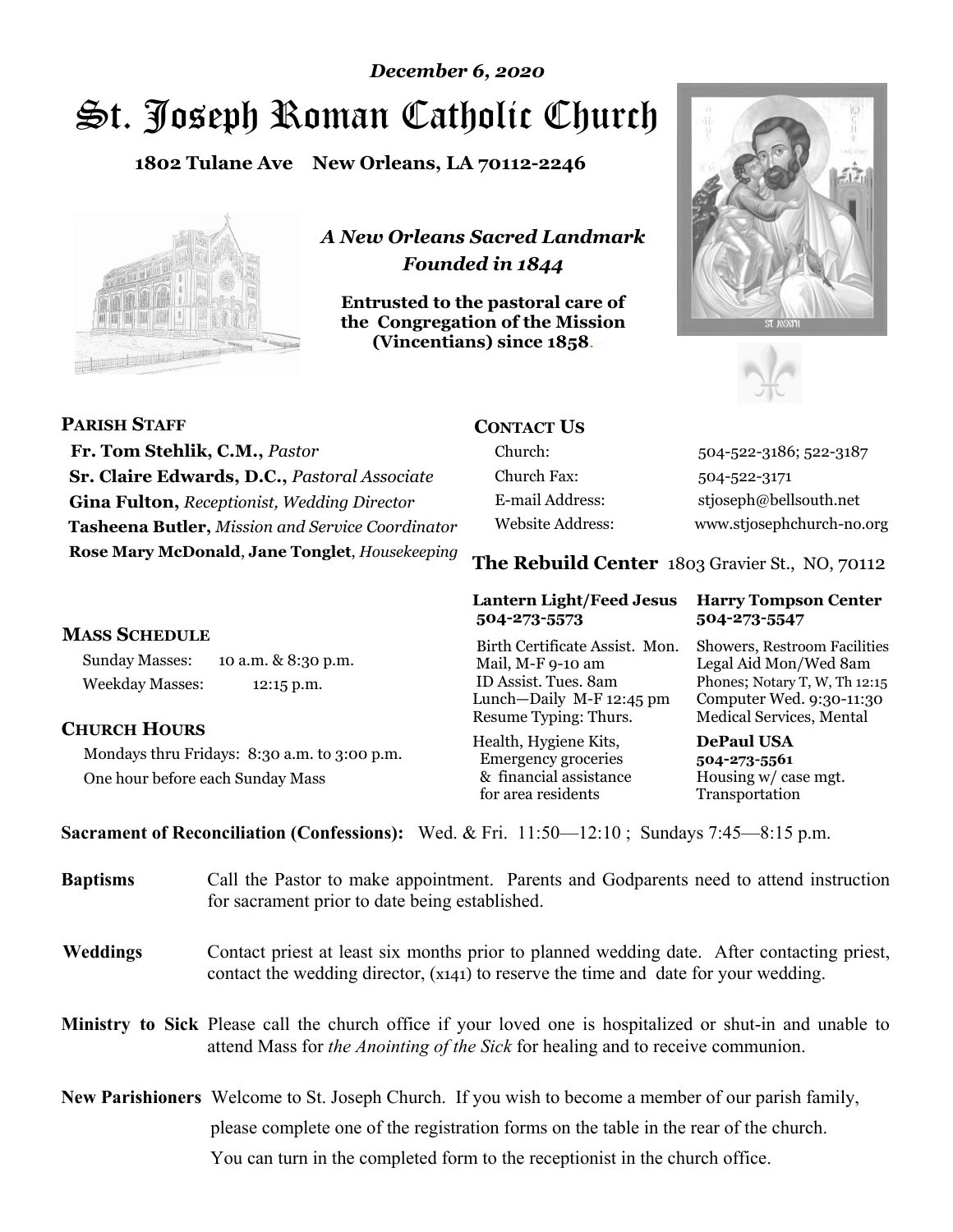## **Second Sunday of Advent December 6, 2020**



 **10:00 am Mary Vardigan, DC+; Rosalie Blady +; Christine McNulty +; Jonathan Lanza +** 

#### **8:30 pm Parishioners & Benefactors of St. Joseph Church**

| Monday, December 7, 2020-St. Ambrose                                            | <i>Sunday, Dec. 7, One in Faith <math>\#958</math></i>                           |  |
|---------------------------------------------------------------------------------|----------------------------------------------------------------------------------|--|
| 12:15 pm Intentions of the BVM                                                  | <b>READINGS FOR THE WEEK</b>                                                     |  |
| Tuesday, December 8, 2020-Immaculate Conception BVM                             | Mon.: Is 35:1-10; Ps 85:9-14; Lk 5:17-26                                         |  |
| 12:15 pm Parishioners Living and Deceased                                       | Tues: Gn 3:9-20; Ps 98; Eph 1:1-12; Lk 1:26-38                                   |  |
| Wednesday, December 9+, 2020—St. Juan Diego                                     | Wed.: Is 40:25-31; Ps 103:1-10; Mt 11:28-30                                      |  |
| 12:15 pm Roselyn & Gary Families; Cynthia Friedland                             | Thurs.: Is 41:13-20; Ps 145:1-13; Mt 11:11-15                                    |  |
| Thursday, December 10, 2020—                                                    | Friday.: Is 48:17-19; Ps 1:1-4; Mt 11:16-19                                      |  |
| 12:15 pm Fr. Francis Peninno +; Bell Sisters +                                  | Saturday: Zec 2:14-17 Jdt 13:18,19; Lk 1:26-38                                   |  |
| Friday, December 11, 2020-St. Damasus I<br>12:15 pm Susan Spalutto; Lynn Ebeyer | Sunday: Is 61:1-2a, 10-11; Lk 1:46-50, 53-54;<br>1 Thes 5:16-24; Jn 1:6-8, 19-28 |  |

#### **YOUR PRAYERS ARE ASKED FOR THE FOLLOWING PARISHIONERS , WHO ARE IN NEED OF HEALING:**

 Dorothy Alexander, Jorge Arzuaga, Beatrice Augustin, Anthony Blaise, Clarke Bordelon, Lawrence & Mamie Brown, Angelle Campbell; John & Cindi Caron, Julianna Chevalier; Sue Dakote, Mary Duet, John & Kathleen Gebbia, Sylvia Daily-Powell, Joseph Delay, Terry Eggleston, Linda Elwood, Heather Faircloth, Frances Fiegler, Darrell & Ramona Ford, Donald Frazier, June & Mark Eiserloh, Shirley Gaither, Roselyn Hansen, John Hakanson, Sarah Hollier-Watkins, Marvin Johnston, Jim Karam, Bill Kroetz, Ken & Bette Kussman, Nowell Lacking, Landy Lanza, James Leung, Andrew Marino, Sara Marino, Karen McCoy, Donna Moore, Maura O'Donovan, CHF, Tina Roderfeld, Bernie Saul; Pippy Sanders, Louise Sonnier, Mel & Gaspar Schiro; Theard Simms, Fr. Tom Stehlik, CM, Virginia Stehlik, Malcolm Taylor, Jane Tonglet, Fritz & George Tripkovich, Corliss Truhill; Georgiana Prevost, Marion Vaughn, Juanita Ware, Cathleen Ward, Warren Webster, Mary Willis, Lynn Williams, C & JA Slocum.

#### **ADVENT MORNING OF REFLECTION**

A special Advent Morning of Reflection "The Holy Family: Jesus, Mary and Joseph" sponsored by the Catholic Women in Action Committee of the Catholic Community Foundation will be held on Tuesday, December 8, 2020 beginning at 9:00 a.m. at St. Stephen Church on Napoleon Avenue in New Orleans. Mass followed by reflections by Msgr. Christopher Nalty and Dr. Sheryl Smith will be offered. In-person seating for the event is limited and reservations are required. The event will be live-streamed on the Catholic Community Foundation's YouTube channel. Please see flyer in the vestibule.

# **St. Joseph Capital Campaign**

Every first Sunday of the month is the collection for maintaining historic St. Joseph Church. Thank you for your generosity. Currently we have two projects in the works.

Short-term Boiler Repairs– In October the Boiler was restored. When we tested it, we discovered that some 2" welded pipes under the church are leaking and in need of repair. This project is to be completed in the next days, hopefully before it gets much colder out. St. Joseph, pray for us!

Terrazzo Floor Repair– This project has been in the works since early summer, but has been planned for and budgeted for over a year now. It entails repairing floor cracks, replacing broken squares, and resurfacing or "grinding" the entire church to produce a like-new finish. This project will be done around the upcoming wedding celebrations and Sunday Masses and will begin around January 1, 2021.